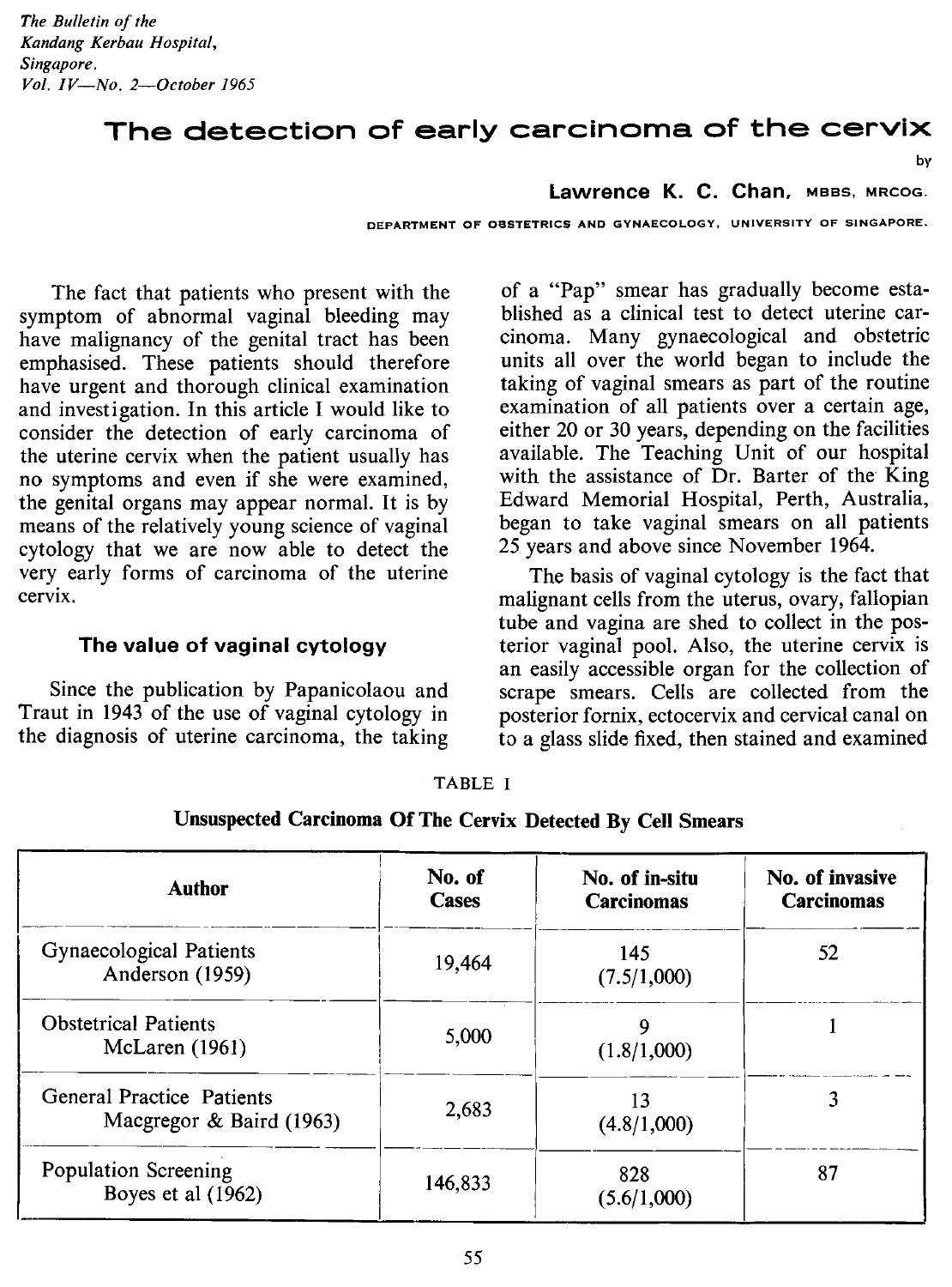under a binocular light microscope for the presence of malignant cells. That unsuspected carcinoma of the cervix can be detected by the use of vaginal cytology is evident from Table I. It is readily seen that when cell smears were examined from adult women in a general population or from patients who attend an obstetrical, gynaecological or general practitioner clinic, early carcinoma of the cervix could be detected. These were all unsuspected or preclinical carcinomas of the cervix, carcinomain-situ predominantly but a number were occult invasive forms. One would like to emphasise that most of these women were asymptomatic and the cervix when examined might not have suggested having a malignant lesion. The real value of the cytologic method is that it can detect the presence of malignant cells in these patients. If a patient had symptoms suggesting possible malignancy of the genital tract or on clinical examination the cervix looked suspicious, the correct investigation to rely on is biopsy and not a vaginal smear. This is because infection of a carcinomatous lesion may cause degeneration of the cells and result in a false negative smear. This concept is best summarised

 $NORMAL$  CERVIX  $=$  CYTOLOGY  $SUSPICIOUS$  CERVIX = BIOPSY

Patients in whom malignant cells are found in the vaginal smear are submitted to a cone biopsy of the cervix. This is a removal of a cone of cervical tissue with the base at the portio vaginalis and the apex at the internal os. The reason for the cone biopsy is to diagnose the lesion from which malignant cells have been shed. It is the only method by which the pathologist taking serial sections can confirm the presence of carcinoma-in-situ of the cervix and exclude an invasive lesion. When 1,000 symtomless adult women are screened by the cytologic method, an average of 4 will have positive malignant cells in the vaginal smear. After further investigation by cone biopsy, 3 of these will be found to have carcinoma-in-situ of the cervix and the remaining 1 will have an occult invasive lesion. It must be emphasised that positive cytology is a signal for further investigation by biopsy. It is only after adequate biopsy and knowing the histology of the lesion that definitive treatment can be given. In Fig. 1 is summarised the management of these cases.

### **The Natural History of Carcinoma of the Cervix**

The study of carcinoma-in-situ of the cervix and the use of the cytological method complemented by histological studies have resulted in the theory that the natural history of carcinoma of the cervix may be illustrated as follows.

From Fig. 2 it is postulated that the normal cervical epithelium goes through the stage of dysplasia, carcinoma-in-situ and then clinical carcinoma, finally causing the patient's death. Dysplasia and carcinoma-in-situ are unrecognisable clinically. It is known that dysplasia can revert to normal epithelium but whether

### FIGURE 1

### **EARLY CERVICAL CARCINOMA**

### **Management**

| CARCINOMA-IN-SITU | $-(1)$ RADICAL (Extended Hysterectomy)   |
|-------------------|------------------------------------------|
|                   | (2) CONSERVATIVE (Cytological Follow-up) |
|                   |                                          |

OCCULT INVASIVE CARCINOMA -(1) RADIOTHERAPY

- (2) WERTHEIM'S HYSTERECTOMY
- (3) RADIOTHERAPY and WERTHEIM'S HYSTERECTOMY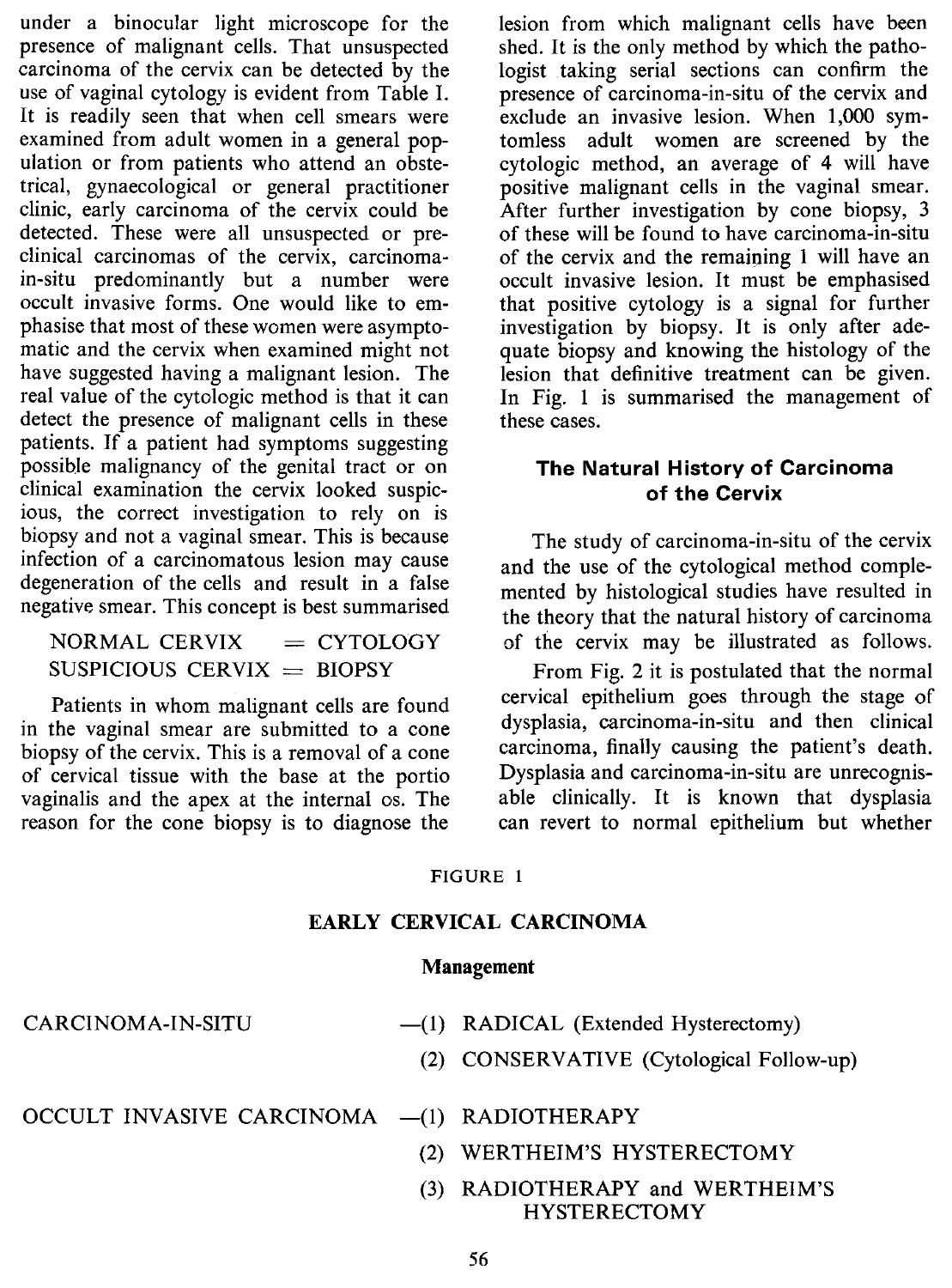



 $\overline{J}$ (C) Carcinoma Invasive  $\rightarrow$  (D) Death

carcinoma-in-situ can do the same is hotly debated, Two other factors that make this diagram not as simple as it looks and therefore the clinical problem not easy of solution are:

- 1. It is not proven that all clinical carcinoma of the cervix pass through the preinvasive or in-situ stage. Thus it does not follow that by eliminating all cases of carcinoma-in-situ we can prevent clinical carcinoma of the cervix.
- 2. It is believed that at least  $30\%$  of all cases of carcinoma-in-situ of the cervix become invasive carcinomas in 10-15 years. This is the opinion of Petersen (1955), Lawson (1956), Baird (1963) and Boyes et al (1962). This conclusion was arrived at by the indirect method ofs tatistics and the study of morphology. The truth, however, was stated by Anderson (1959)

when he said that "the problem whether carcinoma-in-situ goes on to invasion or not is incapable of solution because diagnosis is always treatment".

Younge (1965) in describing the natural history of carcinoma-in-situ of the cervix referred to a spectrum of progressive changes as shown in Fig. 3.

He has brought in the division of dysplasia into minor and major dysplasia, the latter being sometimes difficult to distinguish from carcinoma-in-situ. Also, pre-clinical carcinoma as shown by Bryans et al (1964) comprise 3 distinct and related entities, carcinoma-in-situ, carcinoma-in-situ with microscopic foci of invasion, and occult invasive carcinoma. The last finally developes into clinical carcinoma of the cervix. Younge is of the ooinion that if the cancer spectrum is stopped at the in-situ stage, then invasive carcinoma of the cervix can be eliminated from a population.

# The Prevention of Clinical Carcinoma of the Cervix

Large scale population screening by the cytological method have suggested that prevention of clinical carcinoma of the cervix can be achieved. Bryans et al (1964) conducted a large scale screening programme to detect early cervical cancer among women in British Columbia. They began in 1949 and by 1962 they had screened 381,729 women and estimated that over  $50\%$  of the population had by then been screened at least once. Table II shows how the

#### FIGURE 3

|       | <b>DYSPLASIA</b> | PRE-CLINICAL CARCINOMA | <b>CLINICAL</b><br><b>CARCINOMA</b>                  |                                 |  |   |            |  |
|-------|------------------|------------------------|------------------------------------------------------|---------------------------------|--|---|------------|--|
| Minor | Major            | In-situ<br>carcinoma   | In-situ<br>with micro-<br>scopic foci<br>of invasion | Occult<br>invasive<br>carcinoma |  | Н | Stage<br>Ш |  |

SPECTRUM OF CARCINOMA IN-SITU OF THE CERVIX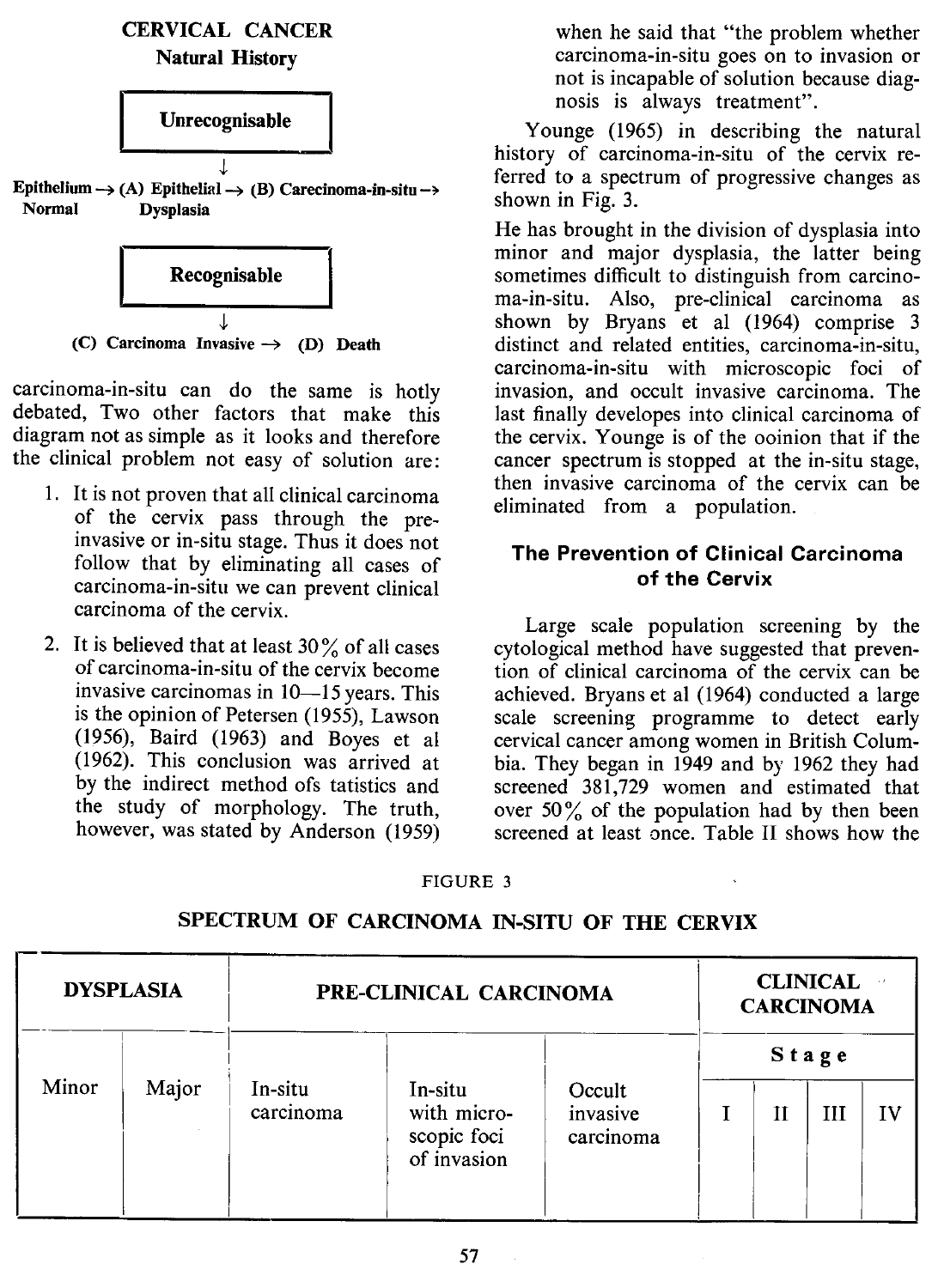#### **TABLE II**

#### CASES OF IN SITU CARCINOMA AND PRECLINICAL

#### **INVASIVE CARCINOMA DETECTED FROM 1949 TO 1962**

| <b>YEAR</b>   | <b>CASES</b><br><b>SCREENED</b> | <b>IN SITU</b><br><b>CARCINOMA</b> | IN SITU WITH<br><b>MICROINVASION</b> | <b>OCCULT INVASIVE</b><br><b>CARCINOMA</b> |
|---------------|---------------------------------|------------------------------------|--------------------------------------|--------------------------------------------|
| 1949-50       | 904                             | 9                                  |                                      |                                            |
| 1951          | 2,197                           | 11                                 |                                      |                                            |
| 1952          | 4,140                           | 25                                 |                                      | $\overline{2}$                             |
| 1953          | 5,504                           | 28                                 | 1                                    | 4                                          |
| 1954          | 8,848                           | 37                                 | 4                                    | 1                                          |
| 1955          | 11,707                          | 52                                 | 4                                    | $\overline{2}$                             |
| 1956          | 15,106                          | 77                                 | 4                                    | 3                                          |
| 1957          | 18,719                          | 90                                 | 7                                    | $\overline{\mathbf{3}}$                    |
| 1958          | 29,875                          | 141                                | 13                                   | $\overline{7}$                             |
| 1959          | 38,833                          | 143                                | 6                                    | $\overline{7}$                             |
| 1960          | 58,109                          | 216                                | 9                                    | 13                                         |
| 1961          | 81,614                          | 225                                | 25                                   | 13                                         |
| 1962          | 106,173                         | 296                                | 21                                   | 13                                         |
| <b>TOTALS</b> | 381,729                         | 1,350                              | 95                                   | 69                                         |

number of women screened increased year after year and with this, increasing numbers of preclinical carcinomas of the cervix were detected. Bryans et al were able to establish two facts which would seem to justify large scale screening of the population for early carcinoma of the cervix.

Firstly, they were able to deduce from their findings that pre-clinical carcinomas of the cervix, the majority of which were in-situ carcinomas, had a definite relationship to invasive carcinomas. Table III shows the mean ages of patients at various phases in the development of squamous cell carcinoma of the cervix. This suggests a progression of the disease with age. There seems to be a long latent interval of  $10-$  15years for in-situ carcinoma to become clinically invasive.

Table IV illustrates the morphological aspects of in-situ squamous carcinoma of the cervix in relation to mean age of the patients. It suggests that this lesion grows round the circumference of the cervix and deeper into the glands as the patients grow older.

Secondly, they found that the elimination of large numbers of pre-clinical carcinomas is associated with a drop in the incidence of clinically invasive carcinoma. Table V shows that the incidence of clinically invasive carcinoma of the cervix in the female population of British Columbia has dropped from 28.4 per 100,000 in 1955 to 15.5 per 100,000 in 1962, *i.e.* by 45.5 per cent which is statistically significant.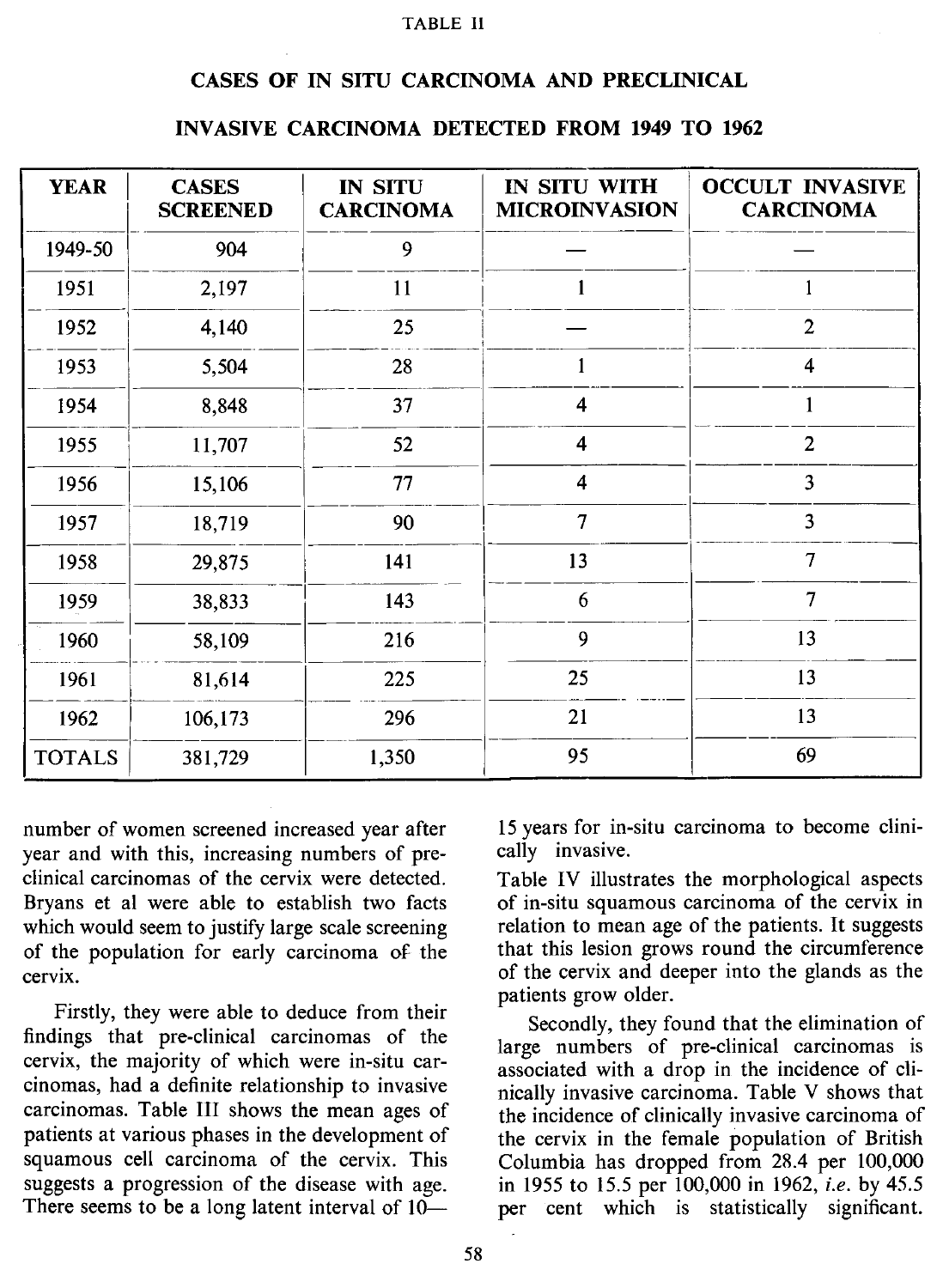#### TABLE III

## Mean Age of Patients at Various Phases in the Development

# of Squamous Cell Carcinoma of Cervix

|                                                     | Age<br>(yr.) | No. of<br><b>Patients</b> |
|-----------------------------------------------------|--------------|---------------------------|
| Age at onset in cases with previous negative smears | 37.7         | 49                        |
| In situ cases                                       | 42.3         | 1,051                     |
| In situ with microinvasive foci cases               | 46.2         | 73                        |
| Microscopically invasive cases                      | 50.4         | 53                        |
| Clinically invasive cases                           | 52.1         | 569                       |

#### TABLE IV

## Morphological Aspects of In Situ Squamous Carcinoma of Cervix

|                                      |                              |  |                          | No. of<br><b>Patients</b> | <b>Mean Age</b><br>(yr.) |
|--------------------------------------|------------------------------|--|--------------------------|---------------------------|--------------------------|
| Percentage of circumference involved |                              |  |                          |                           |                          |
| 25                                   | $\qquad \qquad \blacksquare$ |  | ۰                        | 318                       | 40.8                     |
| 50                                   | $\blacksquare$               |  | $\overline{\phantom{0}}$ | 241                       | 41.2                     |
| 75                                   |                              |  |                          | 100                       | 43.5                     |
| 100                                  | $\blacksquare$               |  |                          | 111                       | 43.9                     |
| Depth of extension into glands       |                              |  |                          |                           |                          |
| Superficial                          |                              |  | -                        | 462                       | 39.2                     |
| Deep                                 |                              |  |                          | 455                       | 44.5                     |
|                                      |                              |  |                          |                           |                          |

### TABLE V

# Incidence of Invasive Squamous Carcinoma of the Cervix Uteri in Women over 20 Years of Age in British Columbia in the Years 1955 Through 1962

| <b>YEAR</b> | <b>POPULATION</b> | <b>CLINICALLY INVASIVE CARCINOMA</b> |                            |  |  |
|-------------|-------------------|--------------------------------------|----------------------------|--|--|
|             | (in thousands)    | <b>Total Cases</b>                   | <b>Incidence (100,000)</b> |  |  |
| 1955        | 422.9             | 120                                  | 28.4                       |  |  |
| 1956        | 436.7             | 119                                  | 27.2                       |  |  |
| 1957        | 460.9             | 120                                  | 26.0                       |  |  |
| 1958        | 473.0             | 112                                  | 23.7                       |  |  |
| 1959        | 478.8             | 108                                  | 22.6                       |  |  |
| 1960        | 486.4             | 96                                   | 19.7                       |  |  |
| 1961        | 496.0             | 115                                  | 23.2                       |  |  |
| 1962        | 503.0             | 78                                   | 15.5                       |  |  |
|             |                   |                                      |                            |  |  |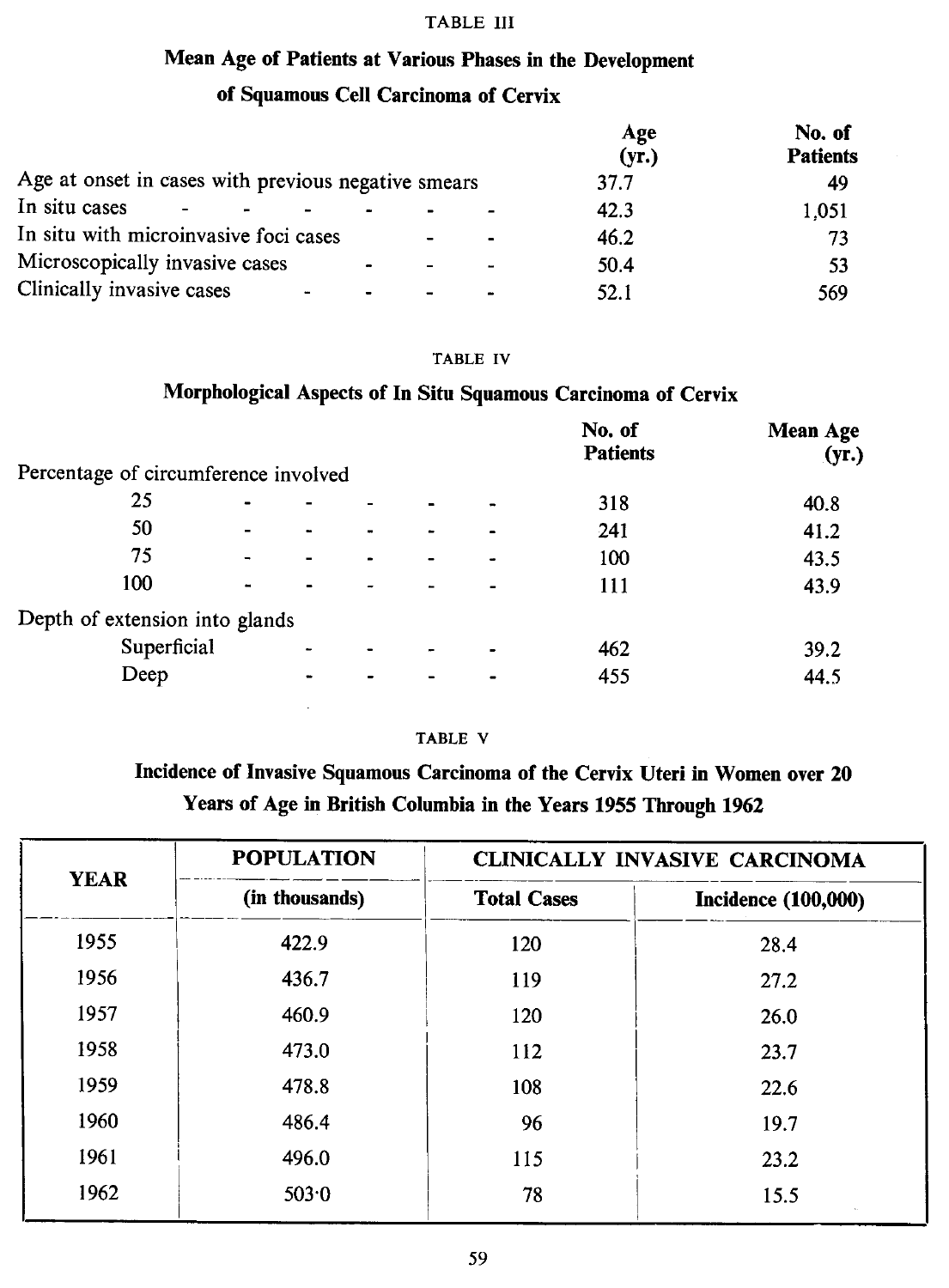In Table VI when the incidence of clinically invasive carcinoma is compared between women who had been screened and those who had not, there is a six to eight fold higher incidence among the unscreened women. Bryans et al have thus shown that large scale screening of women for early carcinoma of the cervix has resulted in a reduction by almost half the incidence of clinically invasive carcinoma in 1962 when compared with that in 1955.

The findings after large scale screening programmes of Christophersen et al (1962) in Jefferson County, Kentucky and Lund (1964) in Munro County, New York, were similar to Bryans et al in British Columbia Their results show that there was a definite reduction in the incidence of clinically invasive carcinoma after several years, and Christopherson found no more invasive carcinoma of the cervix in those screened after 3 years. However, Green (1965) doubts this conclusion as in his experience in the National Women's Hospital, Auckland, there was a fall in the incidence of clinically invasive carcinoma of the cervix even before the introduction of cytology.

He says that this decreasing incidence is a world wide trend. He found (Fig. 4) that in Auckland, the falling incidence of clinically invasive carcinoma of the cervix was not much greater since the introduction of cytology although many more cases of carcinoma-in-situ were being diagnosed and treated. He further contends that carcinoma-in-situ in a fair proportion of cases may be a benign lesion and not a precursor of invasive carcinoma.

#### Figure 4.



Green thus doubts the conclusion of Boyes et al (1962) in British Columbia that the elimination of pre-clinical carcinomas of the cervix after large scale screening programmes have resulted in the reduction of the incidence of clinical carcinoma of the cervix. In fairness, it must be said that conclusion of workers in British Columbia was arrived at after 14 years

#### **TABLE VI**

| Incidence of Clinical Invasive Squamous Carcinoma of the Cervix in Women |  |
|--------------------------------------------------------------------------|--|
| Over 20 Years of Age in British Columbia                                 |  |

|              |                                                         | <b>SCREENED</b>                              |                       |                                                           | UNSCREENED                                   |                        |
|--------------|---------------------------------------------------------|----------------------------------------------|-----------------------|-----------------------------------------------------------|----------------------------------------------|------------------------|
|              | Women<br>screened to<br>previous year<br>(in thousands) | Clinically<br>invasive<br>carcinoma<br>cases | Rate<br>per<br>10,000 | Women<br>unscreened to<br>previous year<br>(in thousands) | Clinically<br>invasive<br>carcinoma<br>cases | Rate<br>per<br>100,000 |
| 1961<br>1962 | 146.8<br>201.6                                          |                                              | 3.4<br>3.5            | 339.6<br>294.0                                            | 110<br>71                                    | 32.3<br>24.1           |
|              |                                                         |                                              |                       |                                                           |                                              |                        |